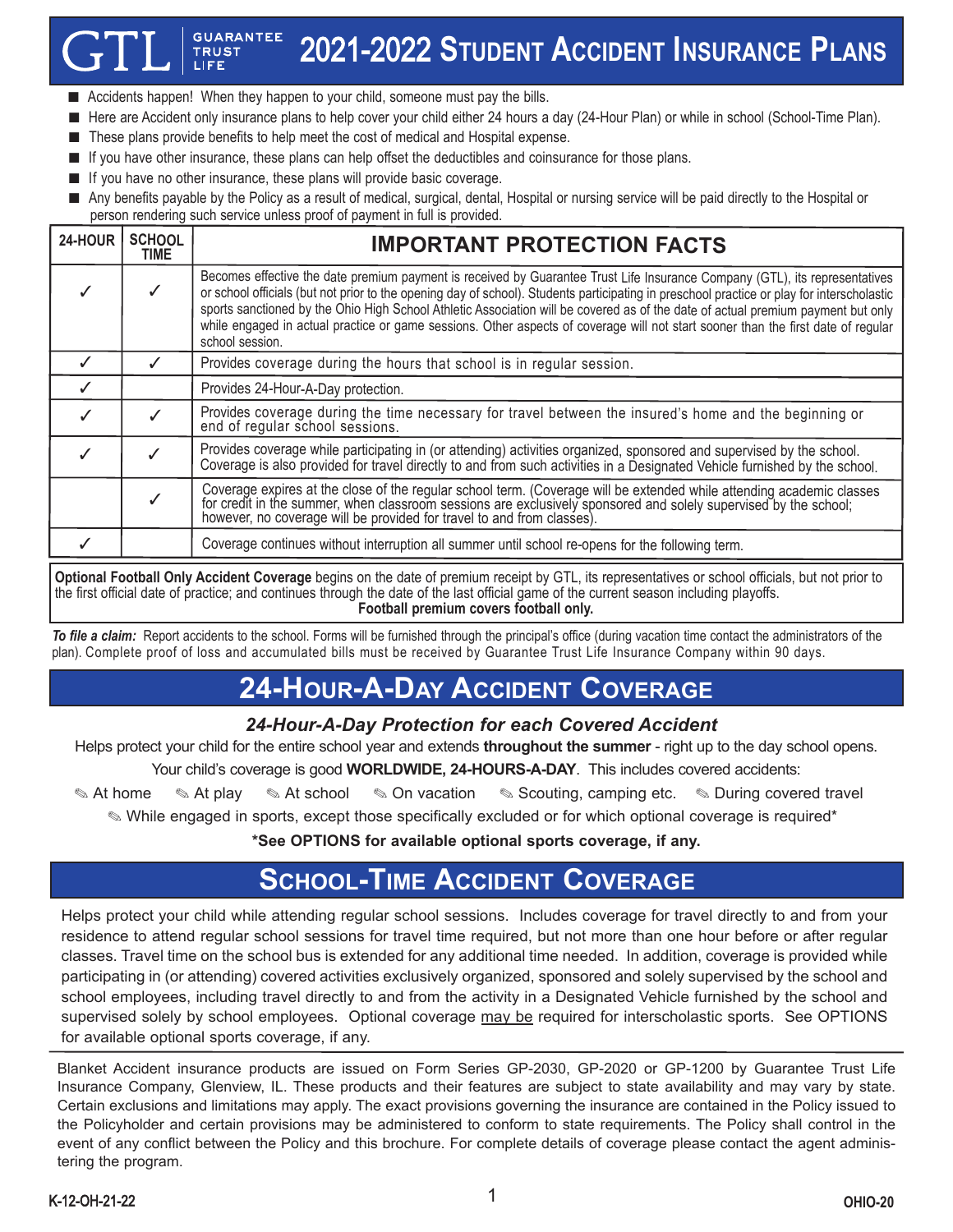### **What's Covered?** *Up to* **\$25,000.00 as described under Coverage and Benefits** *for:*

- ACCIDENTS OCCURRING WHILE COVERAGE IS IN FORCE
- LOSS FROM ACCIDENTAL BODILY INJURY RESULTING DIRECTLY AND INDEPENDENTLY OF ALL OTHER CAUSES
- COVERED MEDICAL EXPENSE WHICH BEGINS WITHIN 30 DAYS OF THE ACCIDENT AND IS INCURRED WITHIN
- 52 WEEKS OF THE ACCIDENT

## **COVERAGE AND BENEFITS**

| <b>BENEFITS PER INJURY</b>                                      | Low<br><b>OPTION</b>                              | <b>HIGH</b><br><b>OPTION</b> | <b>BENEFITS PER INJURY</b>                   | Low<br><b>OPTION</b>                                   | <b>HIGH</b><br><b>OPTION</b>                         |                               |          |
|-----------------------------------------------------------------|---------------------------------------------------|------------------------------|----------------------------------------------|--------------------------------------------------------|------------------------------------------------------|-------------------------------|----------|
| <b>HOSPITAL ROOM</b><br>AND BOARD AND<br><b>GENERAL NURSING</b> | Per day                                           | \$150                        | <b>IMAGING</b><br>\$300<br><b>PROCEDURES</b> | Including X-rays and<br>interpretation                 | \$100                                                | \$200                         |          |
| <b>CARE</b>                                                     |                                                   |                              |                                              | <b>MRI/CAT Scan</b>                                    |                                                      | \$125                         | \$250    |
| <b>HOSPITAL</b><br><b>MISCELLANEOUS</b><br><b>EXPENSE</b>       |                                                   | \$1,000                      | \$2,000                                      | <b>ORTHOPEDIC</b><br><b>APPLIANCES</b>                 | Furnished by the Hospital                            | \$100                         | \$200    |
| <b>HOSPITAL</b><br><b>EMERGENCY CARE</b>                        |                                                   | \$150                        | \$300                                        | <b>DENTAL</b><br><b>TREATMENT</b>                      | For Injury to Sound,<br>Natural Teeth, per tooth     | \$200                         | \$400    |
| <b>DOCTOR'S FEES</b>                                            | Per Unit                                          | \$80                         | \$160                                        |                                                        | Up to a maximum of                                   | \$600                         | \$1,200  |
| <b>FOR SURGERY</b>                                              | Unit Value determined<br>by the Surgical Schedule |                              |                                              | <b>ACCIDENTAL</b><br><b>DEATH AND</b>                  | Caused by an Injury and                              |                               |          |
| <b>ANESTHESIA</b><br><b>SERVICES</b>                            | Percent of Surgical<br>Schedule Allowance         | 25%                          | 25%                                          | <b>DISMEMBERMENT</b>                                   | occurring within 365 days of<br>the covered Accident | \$2,000<br>\$1,000<br>\$1,000 |          |
| <b>AMBULANCE</b><br><b>EXPENSE</b>                              |                                                   | \$100                        | \$200                                        | Only one of these<br>benefits, the<br>largest, will be | <b>ACCIDENTAL DEATH</b><br><b>DISMEMBERMENT</b>      |                               |          |
| <b>DOCTORS' VISITS</b>                                          | Per visit                                         | \$25                         | \$50                                         | payable in<br>addition to other                        | Loss of One Hand or One<br>foot                      |                               |          |
| Non-surgical<br>Including                                       | Physical Therapy, per visit                       | \$25                         | \$50                                         | benefits shown                                         | Loss of the Entire Sight of<br><b>Both Eyes</b>      |                               |          |
| <b>Physical Therapy</b>                                         | Maximum number of visits<br>per Injury            | 3                            | 3                                            |                                                        | Loss of Both Hands or Feet                           |                               | \$10,000 |

#### BENEFITS ARE PAYABLE *UP TO* THE DOLLAR AMOUNTS SPECIFIED BELOW

Injury means bodily Injury due to an Accident which results directly and independently of disease, bodily infirmity, or any other causes; solely, directly and independently of all other causes, results in medical expense; occurs after the effective date of the Insured's coverage under the Policy; and occurs while the Policy is in force. All injuries sustained in any one Accident, including all related conditions and recurrent symptoms of these injuries, are considered a single Injury.

#### **EXCLUSIONS**

THE POLICY DOES NOT COVER: (1) Treatment, services or supplies which are not Medically Necessary; are not prescribed by a Doctor as necessary to treat an Injury; are Experimental/Investigational in nature; are received without charge or legal obligation to pay; are received from persons employed or retained by the Policyholder or any Family Member, unless otherwise specified; or are not specifically listed as Covered Charges in the Policy; (2) Intentionally self-inflicted Injury; (3) Injury sustained while violating or attempting to violate any duly enacted law; (4) Injury by acts of war, whether declared or not; (5) Injury received while traveling or flying by air, except as a fare paying passenger on a regularly scheduled commercial airline; (6) Injury covered by Worker's Compensation or the Occupational Disease Law; (7) Treatment of illness, disease or infections, except infections which result from an accidental Injury or infections which result from accidental, involuntary or an unintentional ingestion of a contaminated substance; (8) Hernia, any type; (9) Injury sustained fighting or brawling, except in self-defense; (10) Suicide or attempted suicide; (11) Any penalty imposed by Other Valid and Collectible Insurance or Plan for failure to follow plan procedures; (12) Loss resulting from the use of any drug or agent classified as a narcotic, psycholytic, psychedelic, hallucinogenic, or having a similar classification or effect, unless prescribed by a Doctor; (13) Injury sustained while operating, riding in or upon, mounting or alighting from, any two, three or four- wheeled recreational motor/engine driven vehicle, snowmobile or all-terrain vehicle (ATV); (14) Injury sustained while participating in or practicing for senior high interscholastic tackle football including grade 9 if playing with grade 10 or above, including travel, unless optional coverage has been purchased; (15) Cosmetic or plastic surgery, except for reconstructive surgery on an injured part of the body; (16) Treatment in any Veteran's Administration or federal Hospital, except if there is a legal obligation to pay; (17) Loss resulting from being legally intoxicated or under the influence of alcohol as defined by the laws of the state in which the Injury occurs; (18) Dental treatment, except as specifically stated; (19) Services of an assistant surgeon or Doctor when surgery is performed; (20) Eyeglasses, contact lenses, routine eye exams or prescriptions therefore; (21) Prescription Drugs, crutches, braces, artificial limbs, etc., except as specifically stated.

Administered by: **STUDENT PROTECTIVE AGENCY,** 300 Coshocton Ave., Mount Vernon, OH 43050 • (800) 278-2544 Underwritten and claims paid by: **GUARANTEE TRUST LIFE INSURANCE COMPANY (GTL),** 1275 Milwaukee Ave., Glenview, IL 60025 • (800) 622-1993